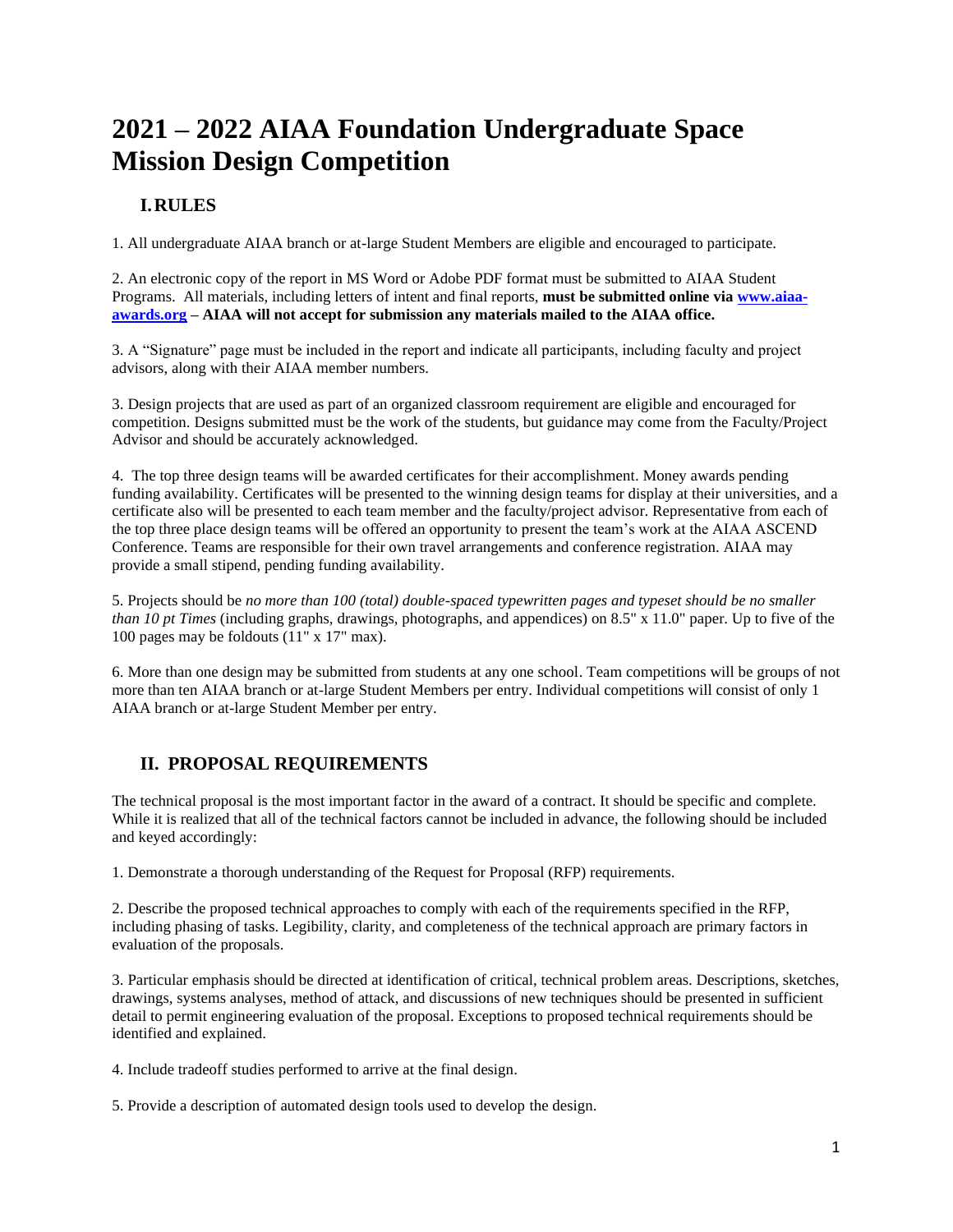#### **III. BASIS FOR JUDGING**

The AIAA Technical Committee that developed the RFP will serve as the judges of the final reports. They will evaluate the reports using the categories and scoring listed below. The judges reserve the right to not award all three places. Judges' decisions are final.

#### *1. Technical Content (35 points)*

This concerns the correctness of theory, validity of reasoning used, apparent understanding and grasp of the subject, etc. Are all major factors considered and a reasonably accurate evaluation of these factors presented?

#### *2. Organization and Presentation (20 points)*

The description of the design as an instrument of communication is a strong factor on judging. Organization of written design, clarity, and inclusion of pertinent information are major factors.

#### *3. Originality (20 points)*

The design proposal should avoid standard textbook information, and should show the independence of thinking or a fresh approach to the project. Does the method and treatment of the problem show imagination? Does the method show an adaptation or creation of automated design tools?

#### *4. Practical Application and Feasibility (25 points)*

The proposal should present conclusions or recommendations that are feasible and practical, and not merely lead the evaluators into further difficult or insolvable problems.

### **IV.Request for Proposal**

## *Martian Moons Exploration Excursion Vehicle*

#### **Background**

To achieve the audacious goal of landing human on the surface of Mars and returning them safely back to Earth, an incremental exploration approach provides the safest and most sustainable results. Therefore, NASA and international partners are planning the next steps of human exploration by first establishing assets near the Moon and Lunar surface where astronauts will build and test the systems that are needed for deep space exploration with eventual human missions to the surface of Mars. This approach ensures all of the systems used for Mars exploration are thoroughly tested in the relevant environment. The biggest challenge with Mars surface mission is the development of large scale Mars descent systems. The largest payload ever landed on the surface of Mars currently is the Perseverance Rover at just over 1 metric ton of landed payload mass. To support a crewed surface mission, the landed payload mass capability must be increased by order of magnitude, which presents significant challenge to the exploration architecture roadmap.

Without the landers to bring the surface assets and the crew to the surface of Mars, the incremental exploration strategy stalls with the crew reaching Martian orbit. Previous architecture analysis proposed the possibility of crew exploration of the Martian moons to provide more time for the descent system to be developed and tested. Unfortunately, these endeavors typically involves development of additional hardware that does not directly contribute to the efforts of surface missions and potentially draws resources away from the primary mission. Thus, these missions are typically not considered within a Mars surface mission integrated exploration strategy. However, with the recent proliferation of commercial launch services and the interests in commercial space endeavors, these missions could potentially take on new life without creating significant detours from the primary mission. A low cost, commercially procured, Martian Moon Exploration Excursion vehicle could provide the bridge in the incremental path between the Martian orbit and the surface, allowing for more experience with operating crew missions away from Earth's sphere of influence and preparing for the eventual surface missions.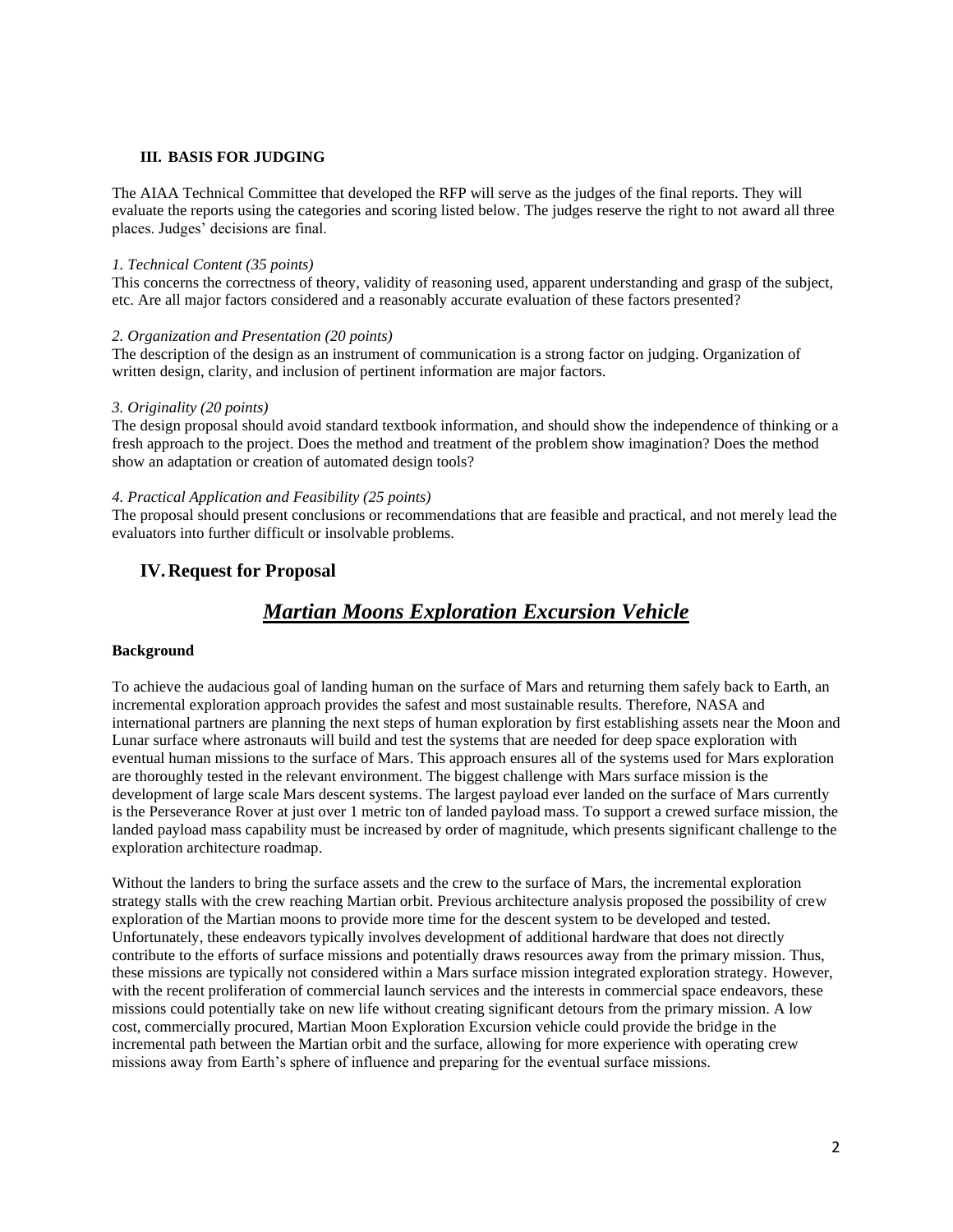#### **Design Requirements and Constraints**

- Design an Exploration Excursion Vehicle (EEV) for the Martian Moons: Phobos and Deimos
	- o The EEV should have the capability to support 2 crew members to visit both Martian moons
	- o The total mission shall not exceed 30 days, including transit time from the Deep Space Transport (DST) vehicle to the destination and back.
	- o The EEV should be able to support sample retrieval from each destination, with a minimum sample retrieval mass of 50 kg from each moon.
	- o The 2 crew member will remain inside the EEV during the mission, with no planned EVA capability
	- o The team can decide to plan for a single sortie to visit both moons, or multiple sorties from the DST, as long as the total duration not exceed 30 days
- Research and define appropriate scientific objectives for the crew to during the mission sortie, to include the sample retrieval at the destination
	- o The EEV should have the ability for the 2 crew members to conduct exploration of the moons to produce significant scientific understanding of the moons.
	- o These scientific objectives should advance our knowledge of both moons and improve our capability to explore future destinations across the solar system
	- o Describe scientific experiment equipment that are necessary to achieve these scientific goals
	- o Up to 200kg of science equipment can be delivered to the EEV with the crew on the DST, but they are limited to what the crew can carry into the EEV through the pressurized tunnel
	- o Describe the sample retrieval mechanism and how the samples will be stored during the sortie and how the sample will be transferred to the DST for the return trip to Earth. The sample must be quarantined from the crew until Earth arrival for scientific study
- Design and define the mission operations, including orbit transfer, station keeping, and other maneuvers necessary for mission sortie
	- o The EEV shall autonomously dock with the DST, and 2 crew will transfer into the EEV to begin the mission sortie
	- o Discuss the mission modes and maneuvers required to complete the roundtrip missions to visit both Martian moons
	- o Discuss the time and operation required at each destination to support the science objective as defined by the team
- Describe in detail how the vehicle will be deployed to Mars in preparation for the crew arrival.
	- $\circ$  Assume the Crew arrives in a DST vehicle in a Mars 5-sol parking orbit on January 1, 2040 in the summer of 2040, between May and August, the EEV must already be in 5-sol orbit awaiting for Crew arrival before this date the crew arrive in this mission opportunity<sup>1</sup>
	- o Discuss the launch opportunity for the EEV and the propulsion system required to deliver the EEV to Mar and the interplanetary trajectory for the EEV
	- o Describe the selection of launch vehicle and the selection process that led the team to the decision
- Perform trade studies on vehicle system options at the system and subsystem level to demonstrate the fitness of the chosen vehicle design. It is highly desirable to use technologies that are already demonstrated on previous programs or currently in the NASA technology development portfolio

<sup>1</sup> RFP UPDATED March 1, 2022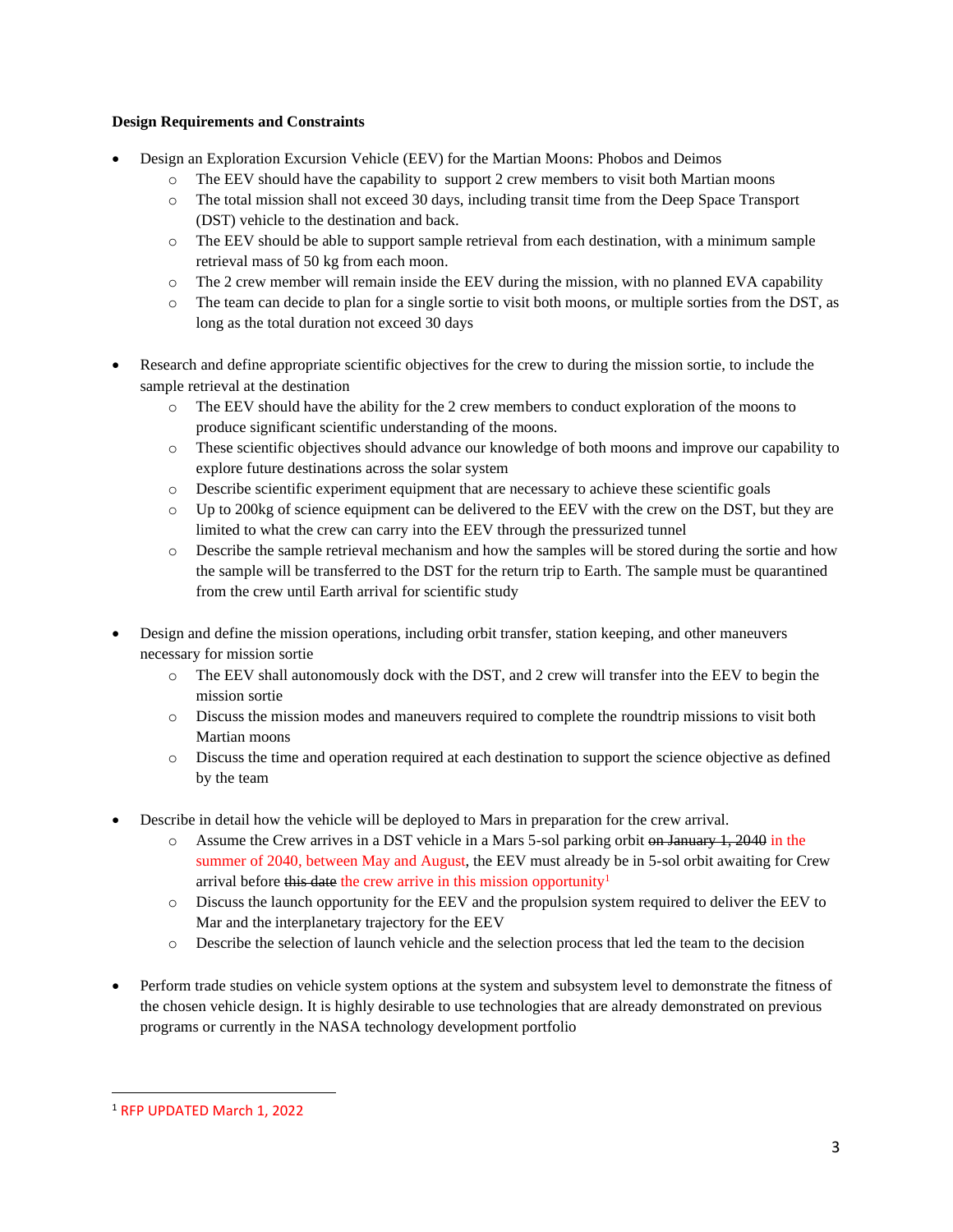- Discuss selection of subsystem components and the values of each of the selection and how the design requirements drove the selection of the subsystem
- The cost for the vehicle shall not exceed \$1 Billion US Dollar (in FY21), including the launch cost.

#### **Deliverables**

This project will require a multi-disciplinary team of students. Traditional aerospace engineering disciplines such as structures, propulsion, flight mechanics, orbital mechanics, thermal, electric power, attitude control, communications, sensors, environmental control, and system design optimization will be necessary. In addition, economics and schedule will play a major role in determining design viability. Teams will make significant design decisions regarding the configuration and characteristics of their preferred system. Choices must be justified based both on technical and economic grounds with a view to the extensibility and heritage of any capability being developed.

The following is a list of information to be included in the final report. Students are free, however, to arrange the information in as clear and logical a way as they wish with the exception of the 5 page executive summary which must be place at the beginning of the report.

1) Requirements Definition – the report should include the mission and design requirements at the vehicle, system, and subsystem level. The requirements definition should demonstrate the team's understanding of the RFP *Design Requirements and Constraints* and lay the foundation for the design decisions that follow.

2) Concept of Operation – A detailed concept of mission operation should be included to describe all phases of the mission and to demonstrate the realization of the mission requirements in *Design Requirements and Constraints*. The report should show that the team has performed historical analysis of similar concepts to evaluate the merits and deficiencies of previous designs, and demonstrate that alternative concepts were considered while providing justification for the chosen concept.

3) Trade Studies – the report should include the trade studies for the vehicle architecture, mission operations, and subsystem selections, and must discuss in detail how the system level requirement are developed from mission requirements by describing the pro and cons of each subsystem options. The report must discuss how each subsystem level decision is made, with description of the selection metrics and their associated weightings when appropriate, and provide detailed discussions on how each decision impact system level metrics such as cost, schedule, and risk.

4) Design Integration and Operation – The report should discuss how the trades selected in section 3 are integrated into a complete architecture. This section should discuss design of all subsystems: structures, mechanisms, thermal, attitude control, telemetry, tracking, and command, electric power, propulsion, payload and sensors, and the mission concept of operations. Discussion on the extensibility of the overall system design and how it can support future exploration mission should be included. A mass and power budget must be included, broken down by subsystem, with appropriate margins assigned to each system based on industry standards. The report must clearly describe all of the tools and methods utilized for the system and subsystem design and provide brief description of the inputs, outputs, and assumptions for the design. A discussion on the validation of the tools and methods must be included. A summary table should be prepared showing all mass, power, and other resource requirements for all flight elements/subsystems with the appropriate mass and power margins clearly labeled and discussed.

5) Cost Estimate – a top level cost estimate covering the life cycle for all cost elements should be included. A Work Breakdown Structure (WBS) should be prepared to capture each cost element including all flight hardware, ground systems, test facilities, and other requirements for the design. Estimates should cover design, development,